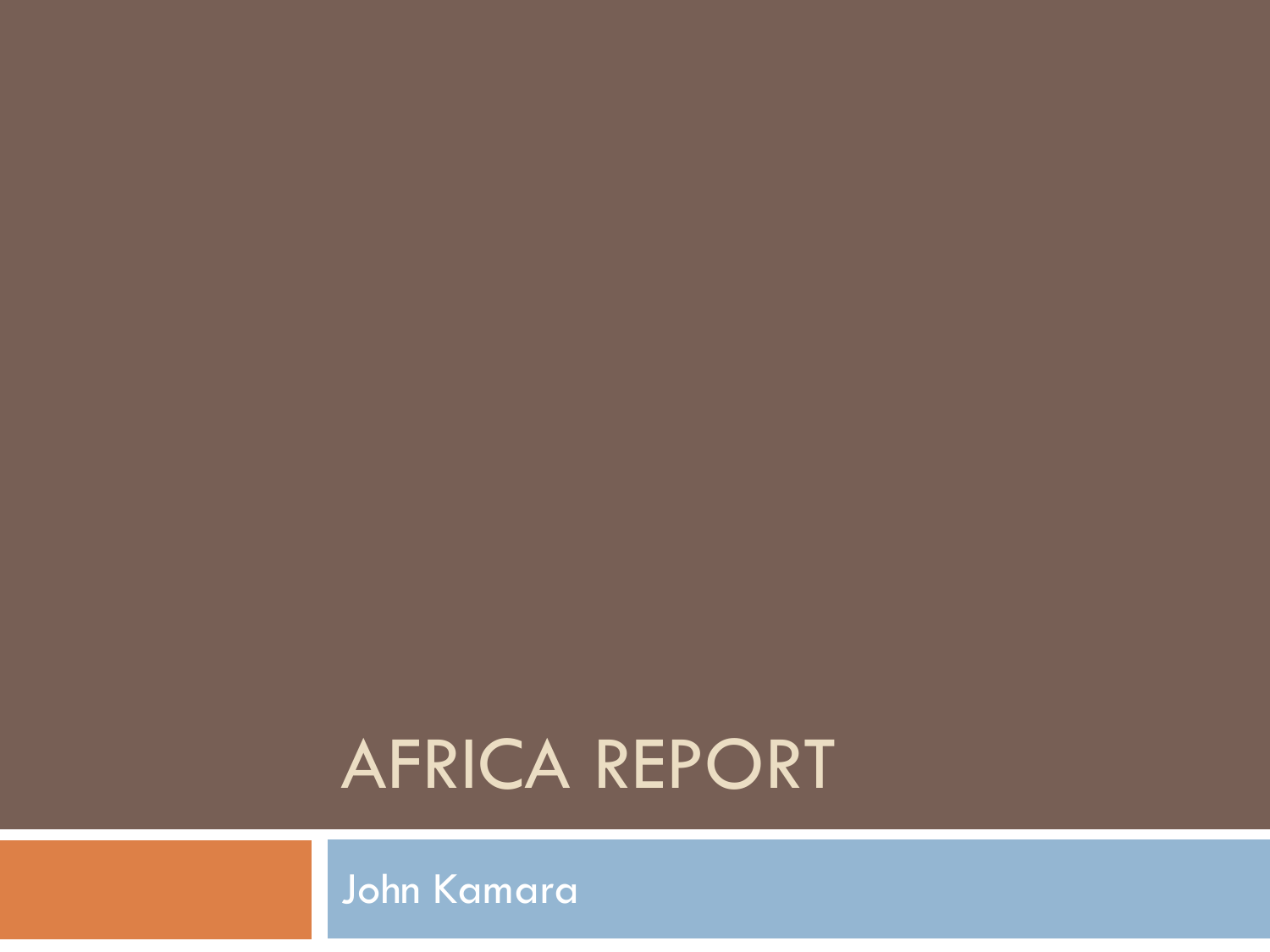### Growth Forecast for 2016 in Africa

SSA's(Sub Saharan Africa) economy is expected to decelerate this year and growth prospects continue to weaken on the back of low prices for raw materials. This, coupled with multiple domestic challenges, is keeping the region's growth rate below its potential. In August this year, a number of experts at the AU(African Union)downgraded SSA's outlook for the fourth consecutive month and they now expect the economy to expand 2.0% this year, which is down 0.2 percentage points from last month's estimate. For 2017, they expects the SSA region to regain momentum and expand 3.6%.

- □ Major Growth Countries for 2016:
- □ Ivory Coast
- Kenya
- Mozambique
- $\square$  Tanzania
- Rwanda
- Sengal
- Botswana

Countries like Nigeria, South Africa, Uganda and Egypt saw decline in growth via GDP, Infrastructure development and other thing.

Nigeria is a special case because despite the lack of major FDI it has managed to internalize the downward decline and still produce some of the continents top E-commerce, Payment and Manufacturing businesses in 2016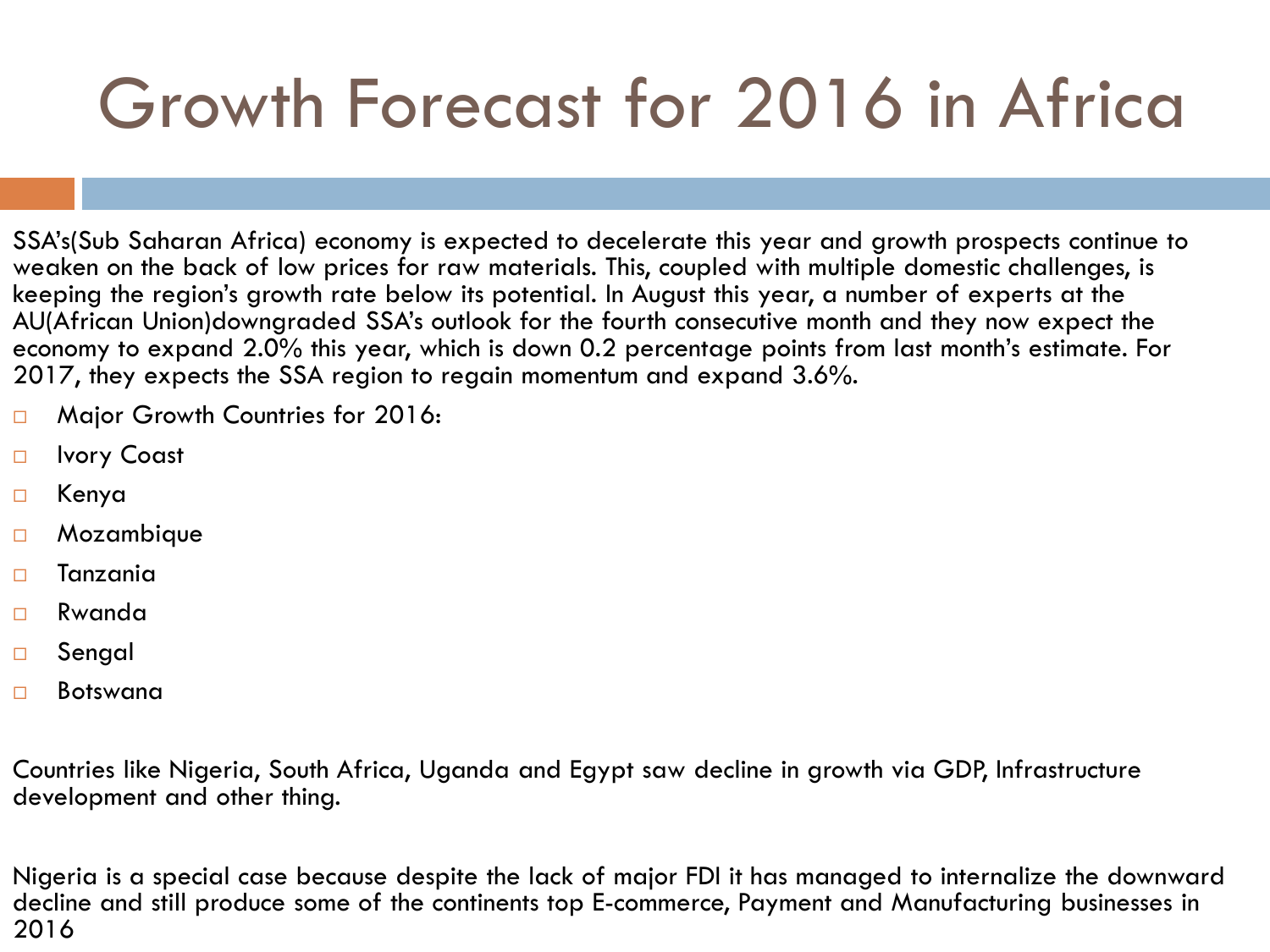### Key Sectors influencing African Gaming

Key partner sectors include the following:

Telco: The growth of the telco sector has been very much based on an affordable mobile strategy. A number of telcos around the continent have understood the the concept of providing affordable services and products that has allowed the industry to grow. Most telcos are involved in the gaming sector either via payments, marketing, USSD solutions or even direct gaming partnerships i.e Safaricom in Kenya, MTN across Africa and Airtel in a number of SSA countries as well.

Banking: The banking sector again has leveraged on the growth of mobile and aligned products and solution to mobile and technology. We now have USSD banking, Mobile banking without going into the bank etc. A number of Africans also now have Visa and Mastercards for online payment of goods and services. MasterCard penetration is greater in West African and Visa penetration is higher in East Africa. Southern African is a combination of the two. Banks are also moving into the mobile banking space and creating apps and wallets for cross border payment transactions i.e Eco Bank, Equity bank, Gtbank, UBA, Stanbic, Standard bank, National bank etc.

E-commerce: This sector has truly benefited from the growth of mobile, social media and digital in Africa. With the likes of Konga, Jumia, Iroko, hellofoods, flowers.za and even traditional stores like spar, pick and pay etc all going mobile to reach their clients.

Payments: The is space has also grown via the introduction of a mobile strategy across he continent. We now also have cross border payment with mobile etc. Fintech companies in the mobile payment space will be the future of Africa for money transactions. African merchants and various companies rely a lot on mobile payment aggregators and solutions to reach a mass market.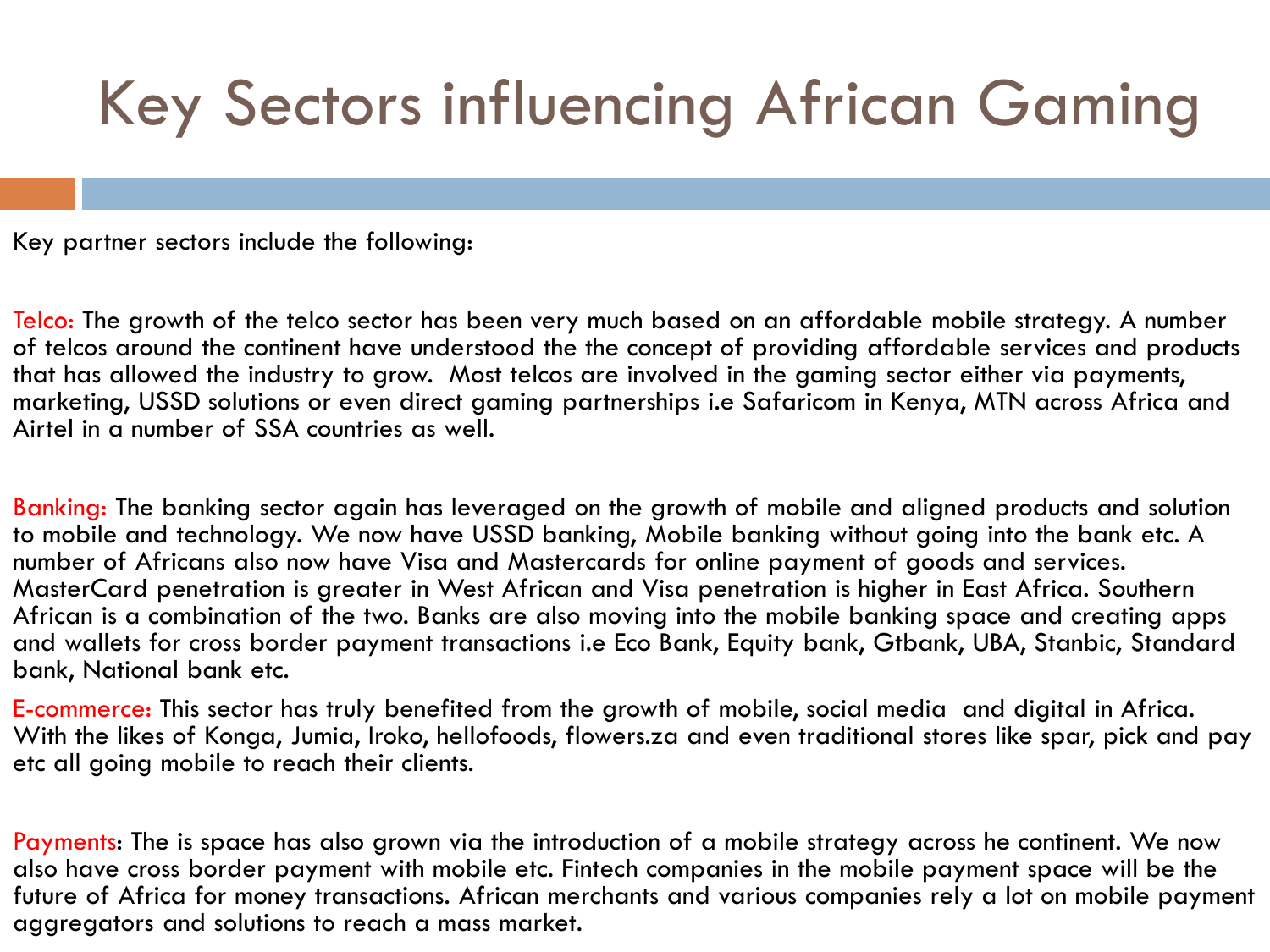### Payments as a Key Factor in Gaming

Key partner sectors include the following:

Payments solution is a critical part of the gaming market for all online companies and its also becoming huge for retail brands. The need for a cashless method of making payment has driven innovation in African payment space to compete with the rest of the world.

**East Africa:** Mpesa the first mobile payment solution owned by Safaricom has shown the whole world how to run a mobile payment company. The Mpesa wallet accounts for over 50% of all transaction in Kenya via their mobile wallet. We also have other mobile money solutions by banks and various other parties as well. The key here is that East Africa is very progressive in terms of payments and online banking system.

Most operators in the sportsbetting space i.e SportPesa, Betway, Betin, Mlotto, Bet365 etc are all able to trade locally and internationally using the advanced methods of payment within the region. Mobile, USSD and Online (Visa, Mastercard) are the key forms of payments. Bitcoin is also becoming a player in this market.

**West Africa:** The West African journey in the payment space is a developing one and the likes of Interswitch have gone a long way to create a model that allows operators and merchants to actively provide goods and services for customers via their platform. The key forms of payment in the region includes USSD( Most banks now apply this method for banking), Visa and Mastercard as well as various mobile money operators. A number of people are also experimenting with Bitcoin as well in the West African market.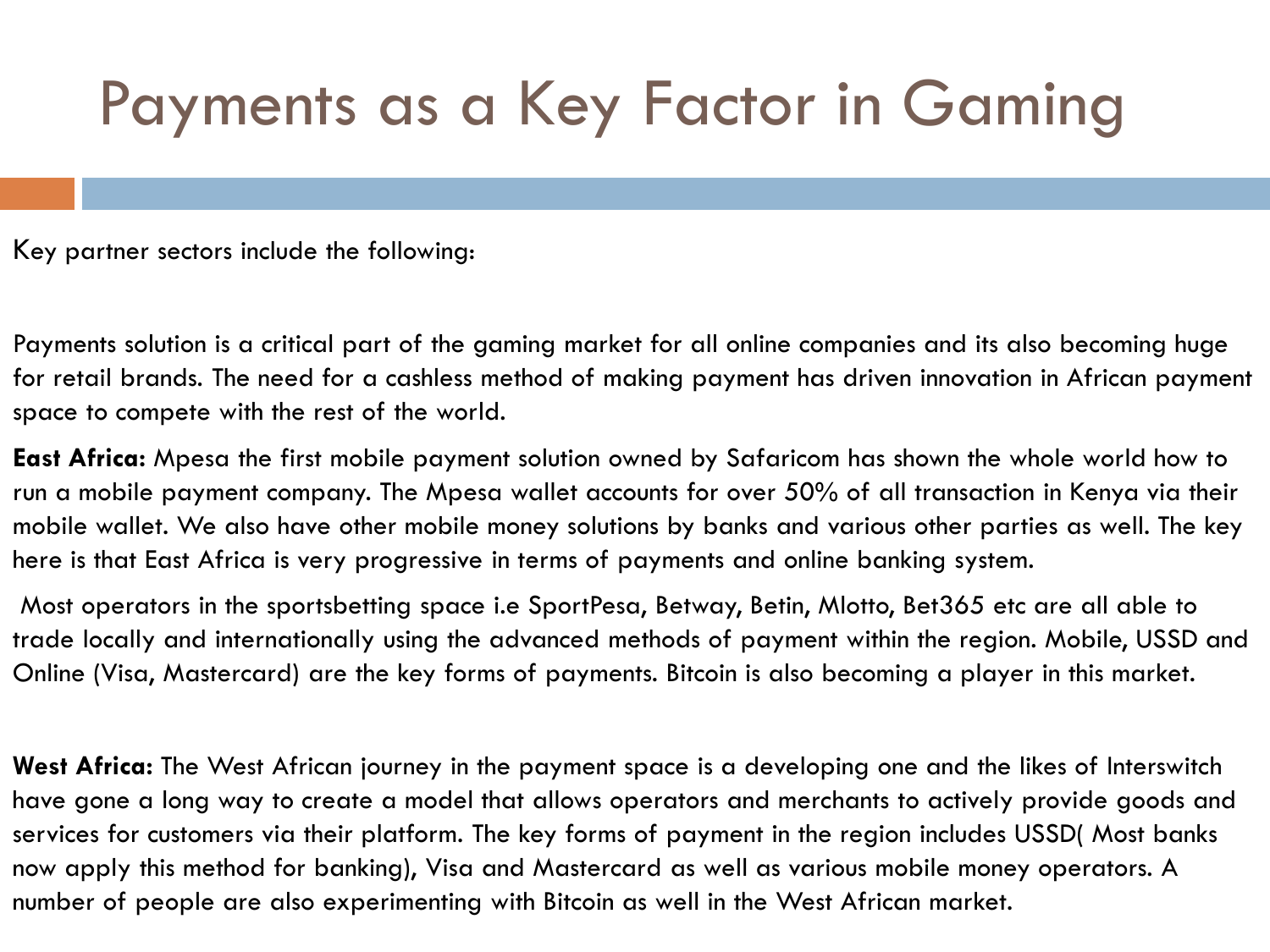### Payments as a Key Factor in Gaming

Key partner sectors include the following:

**Southern Africa:** South Africa is the dominant player in that region and their banks provide a number of the solutions for various banks in the region. So things like Visa and Mastercard are already established in the Southern Hemisphere. Mobile payment is also a strong part of money transactions in and out of the country.

With over 10bn\$ been transacted between the region via mobile money every year to pay for goods and services on and offline to various vendors. Payment institutions are latching on to this growth to push various products and applications to end users in the market space. Gaming companies especially benefit from the advanced system of payment in this market.

**North Africa**: The payment space is very much controlled by French and Arabian companies because of a number of different factors. This means growth mimicks what happens in France and places like the UAE etc. A lot of advancement in mobile is a key indicator of the growth of mobile payments in North Africa.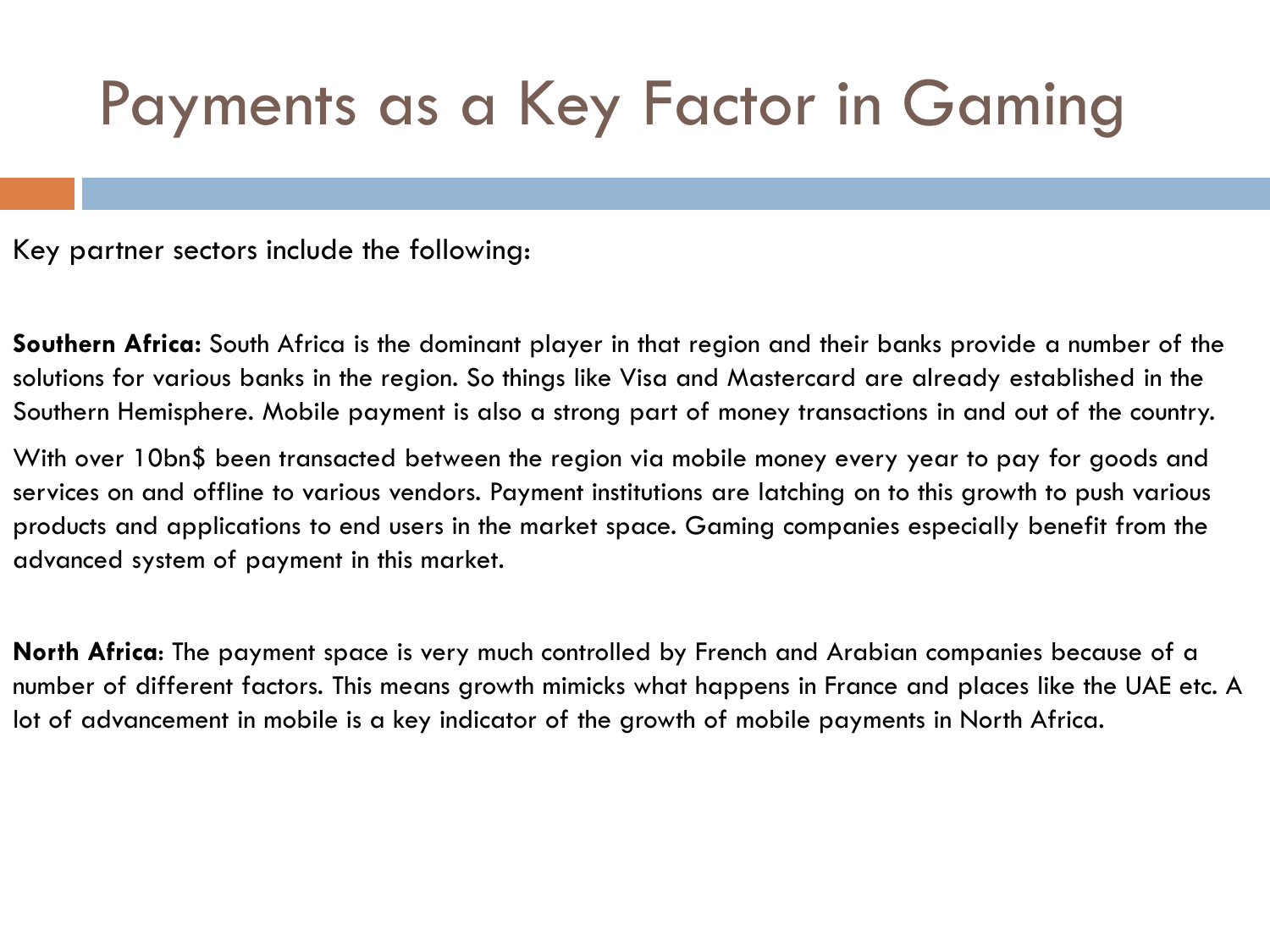### Legal Landscape of Sports betting

The Legal landscape for Gaming specifically sports products in Africa is a lot more stable than you would think from the outside looking inwards.

Africa is still very grey in most countries. The key countries to have gaming laws are those with traditional casino's i.e South Africa, Kenya, Uganda, Mozambique, Mauritius, Swaziland, Nigeria, Tanzania and some of the Island.

#### **Regulated Countries in East Africa:**

Kenya, Uganda. Tanzania, Rwanda.

#### **Regulated Countries in West Africa:**

Nigeria, Ghana, Ivory Coast, Senegal, Burkina-Faso, Liberia, Sierria Leone

#### **Regulated Countries in South Africa**

South Africa, Botswana, Mozambique, Zimbabwe, Zambia, Angola.

#### **Central Africa**

Angola, Congo DRC, Congo Brazaville.

Most markets in Africa for Sports betting is highly regulated.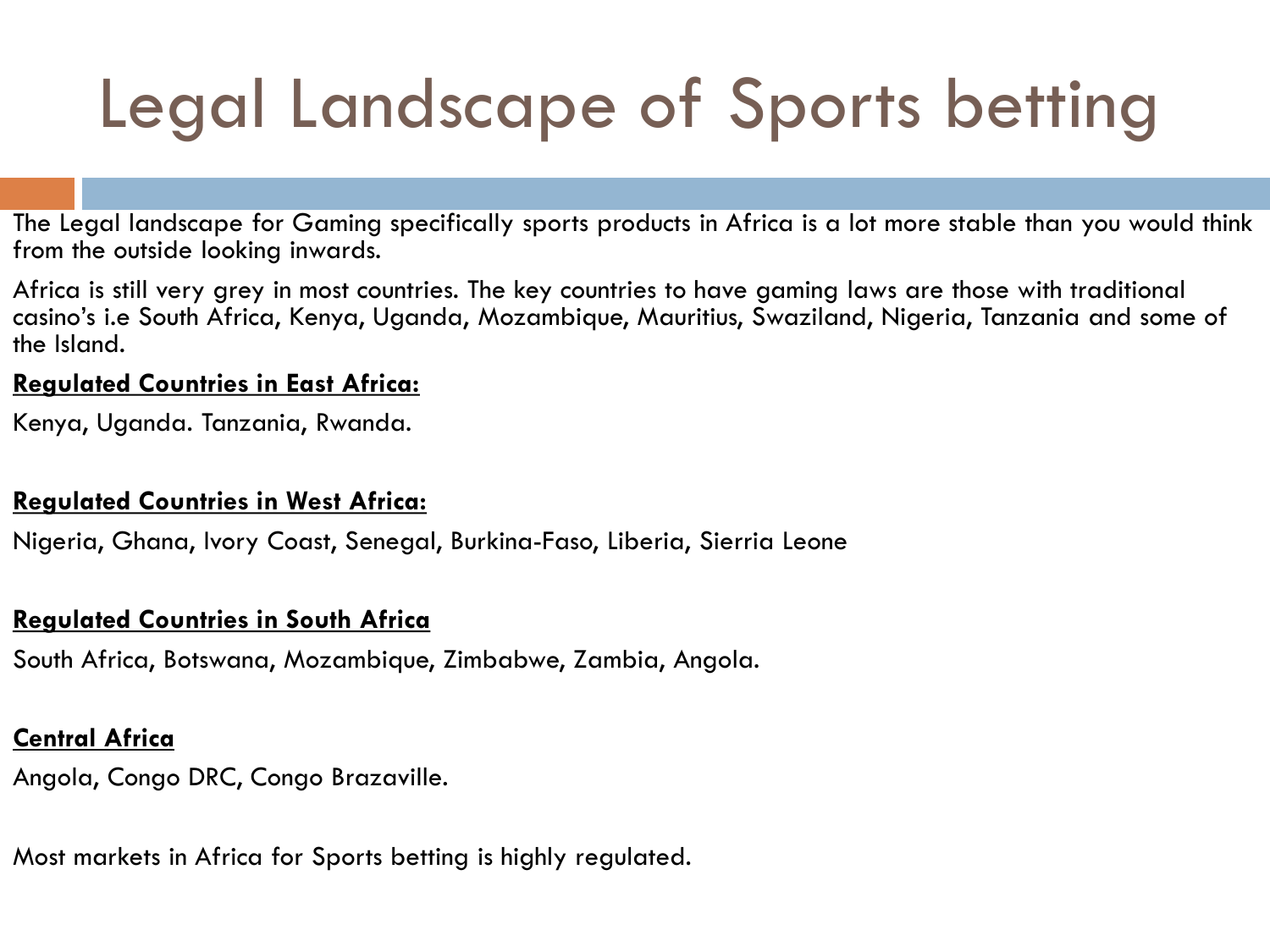### Overview on Size of Market

Total Population : Estimated @ 1.4bn

Under 35 : Estimated at 67% of total African population

Internet Penetration: 31% of total population mostly mobile data

Mobile Device Penetration: 43.4%

Major communication channels : Mobile & Social( Facebook, Whatsapp, Instagram and Twitter.

Gaming growth: Mobile sports book penetration in over 35 of the 52 countries in Africa. Various brands from Europe and Asia. Valued at over \$18bn in turnover and growing rapidly.

Online Purchase of Goods & Services: over 56.7% of under 35% in Africa use one form of mobile wallet or another. Increase in use for Visa and Mastercard in local markets.

Mobile Payments: Strongest form of payment in the continent.

Debit card transaction is on the increase.

Most countries are able to pay for goods and services on foreign sites using their local debit cards.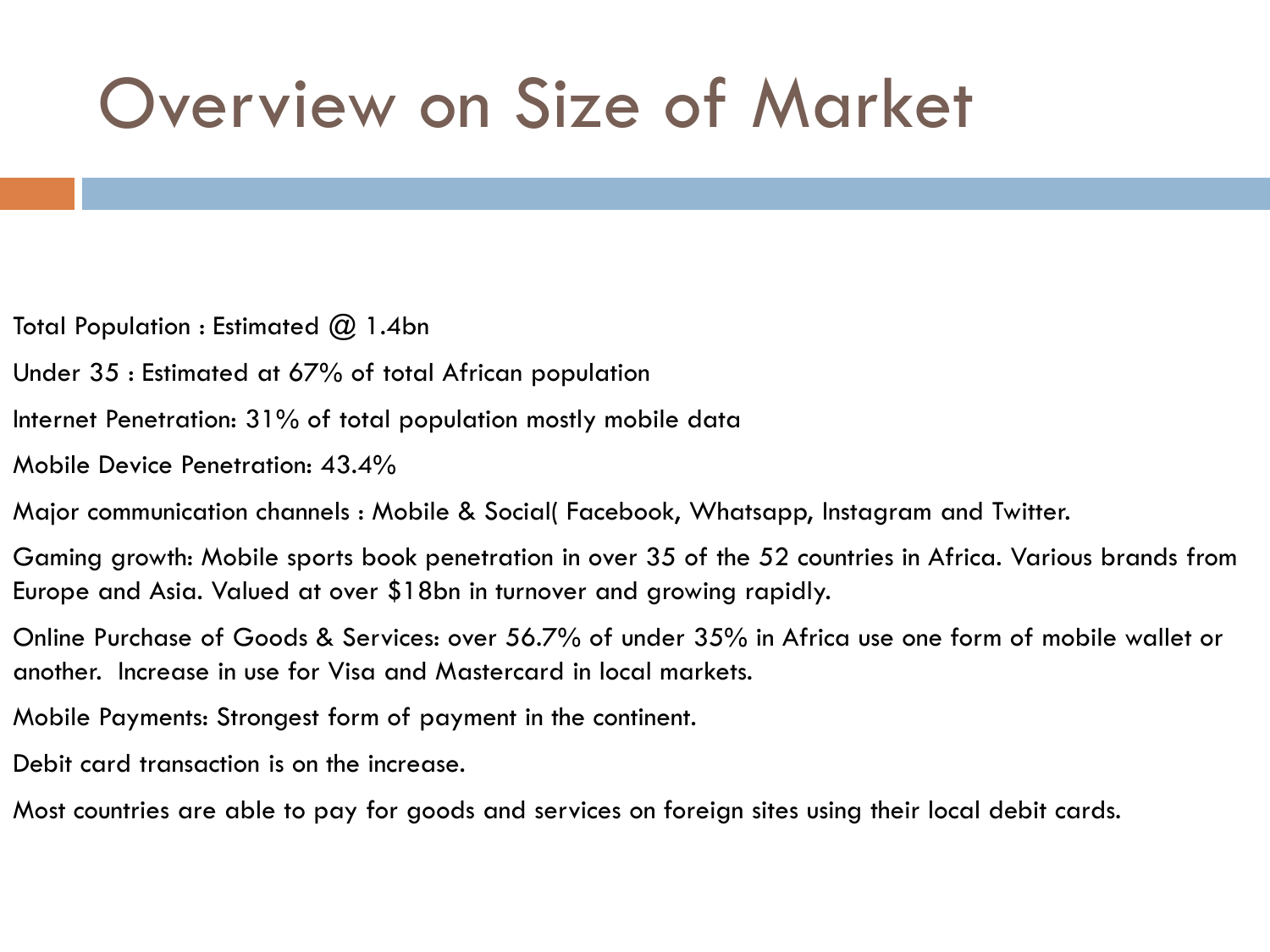### The Opportunity

The growth of gaming in Africa and the expansion of mobile networks providing data for the African market has provided the gaming landscape the right opportunity to grow.

Launch a well known international brand to the local market.

Sportsbetting is the biggest market, and has given us an insight into the opportunity and possibility of the local market in countries like Nigeria, Ghana, Kenya, Uganda, Senegal, Botswana, Tanzania, Ivory Coast, South Africa etc.

Lottery: A number of opportunities in this space across the continent.

Payments

Online Casino.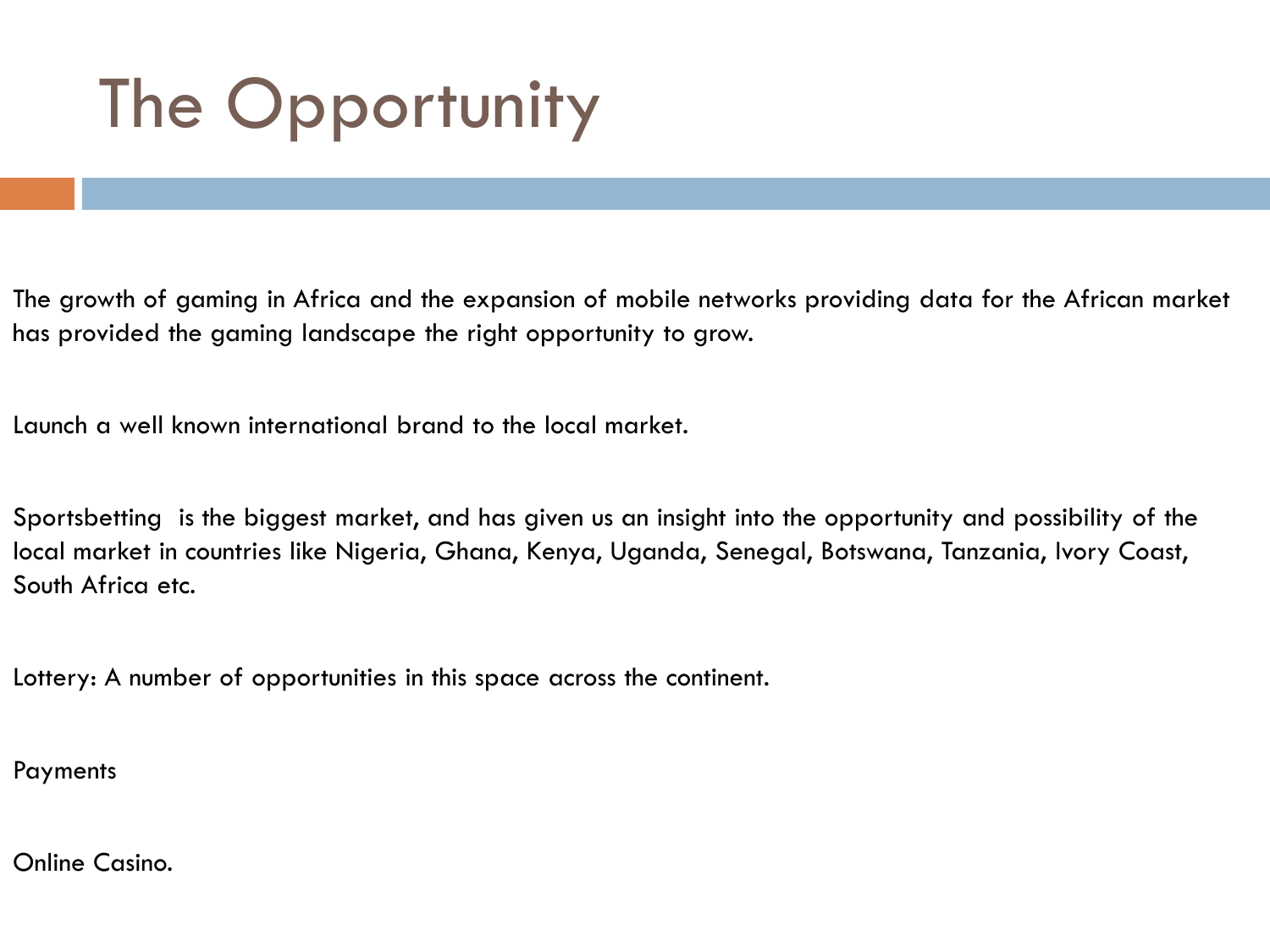#### **Nigeria:**

#### **Legal landscape:**

NLRC ( National Lottery Commission) regulates the lottery license

All 36 states also have the right to issue their own licenses for retail based operations.

#### **Cost:**

N100M ( \$150,000)/ State License cost : N20m (\$60,000)

#### **Internet Penetration:**

140m mobile phones in circulation. 80m Unique phones. 54% mobile internet penetration.

#### **Payment methods:**

Mastercard (number 1 form of payment.

Visa( Growing), Also launched the mobile Visa payment solution.

Mobile money: Paga, Vogue pay, Upstream etc.

Telco Payment: Diamond yello by MTN( Over 1.6m users in 6 months of launch)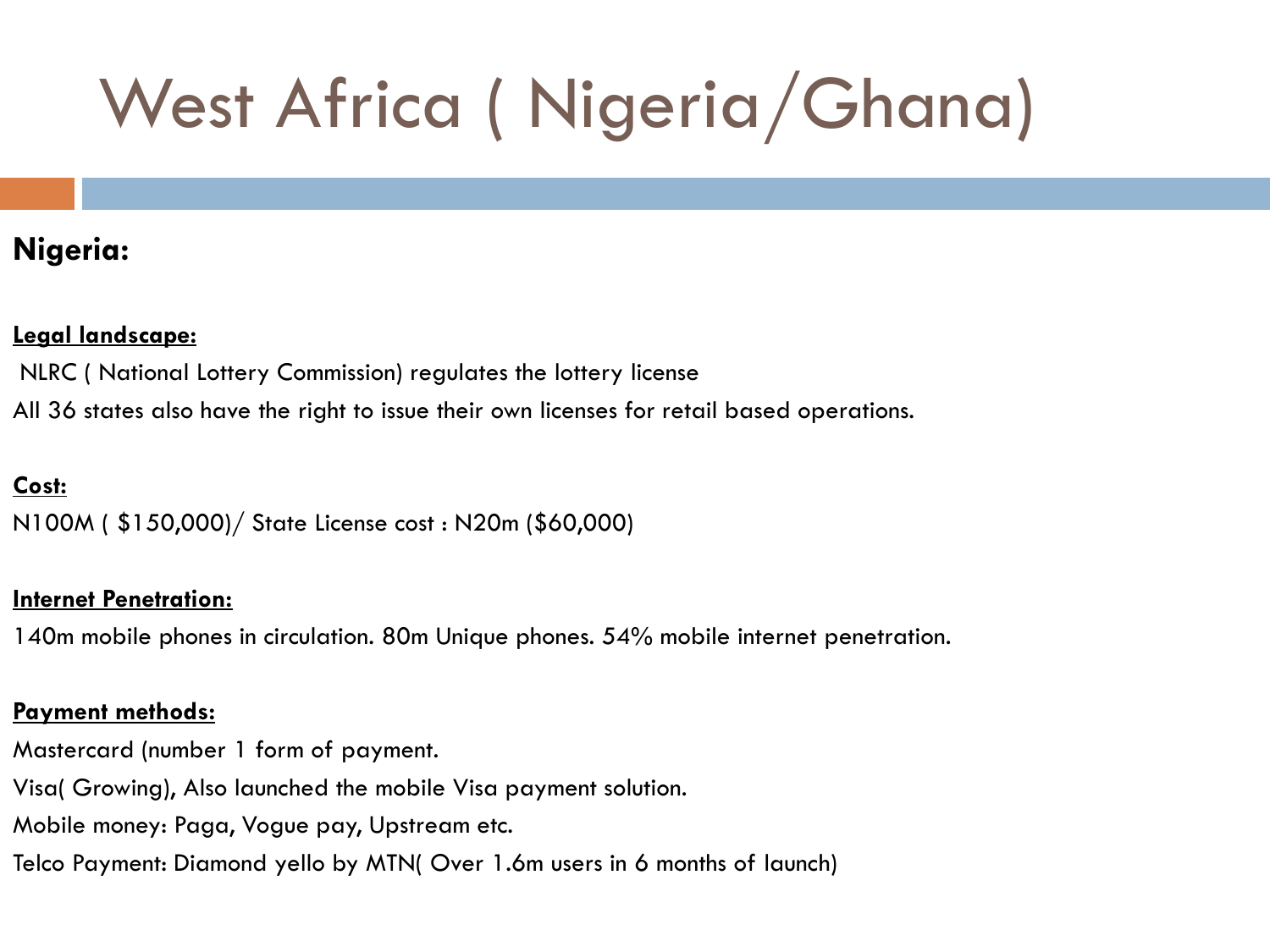#### **Nigeria:**

#### **Population :**

Over 175m people

#### **Number of National Lottery operators:**

13 Licensed by the national lottery commission.

#### **States:**

Each state in Nigeria also has a right to license operators who want to run retail operations within their state as well. Lagos state is number one gaming tax income earner. Over 25 companies licensed in Lagos for sports and lottery.

With a Lagos license you can operate locally in Logos on retail and online. But if you want to integrate with a telco to push your product you would have to provide a national license.

A number of international operators target Nigerians with Visa and Master debit cards to play online i.e Bet365, Royal Vegas Casino , Bwin etc.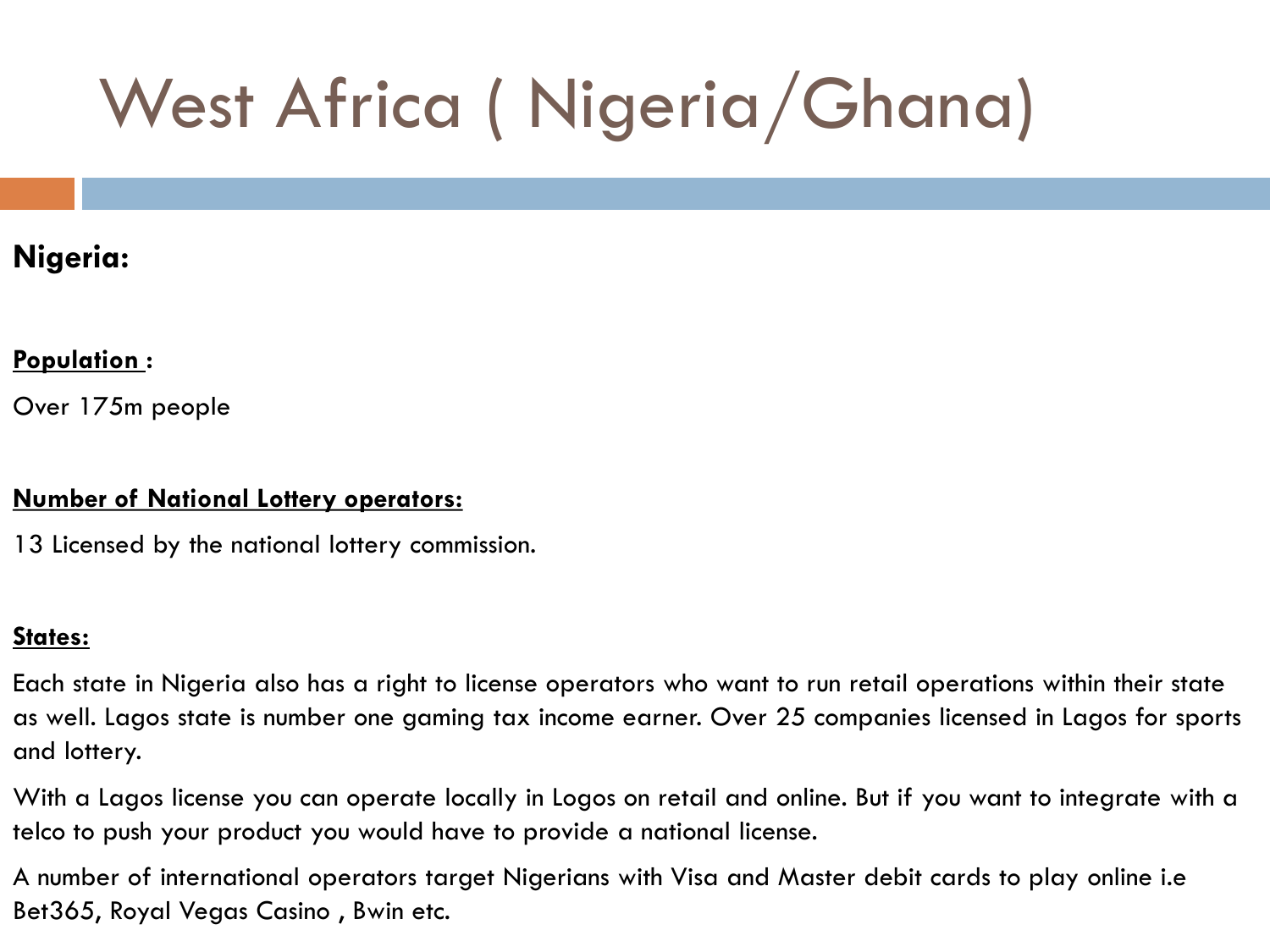#### **Nigeria:**

#### **Competitors:**

The number 1 player is Bet9ja ( They are predominantly a huge retail operator. Average monthly turnover of \$10m

The number 2 player is Naira bet and they are predominantly online . Average monthly turnover of \$3m-\$5m Currently 20-30% margin on profit.

**Opportunity:** Over 1.6m Nigerians have returned to live and work in Nigeria over the past 4 years. T1.7m expats live in and work in Nigeria.

Over 60m people are online and mobile

#### **Average age** : 23

**Average monthly Salary:** \$700. The middle class population in Nigeria is over 4.3m strong and growing.. Upwardly mobile Nigerians are estimated at about 7.8m.

Minimum bet for gaming in Nigeria( Sports) N200 =\$.50 at black market rate and \$0.70 at official rate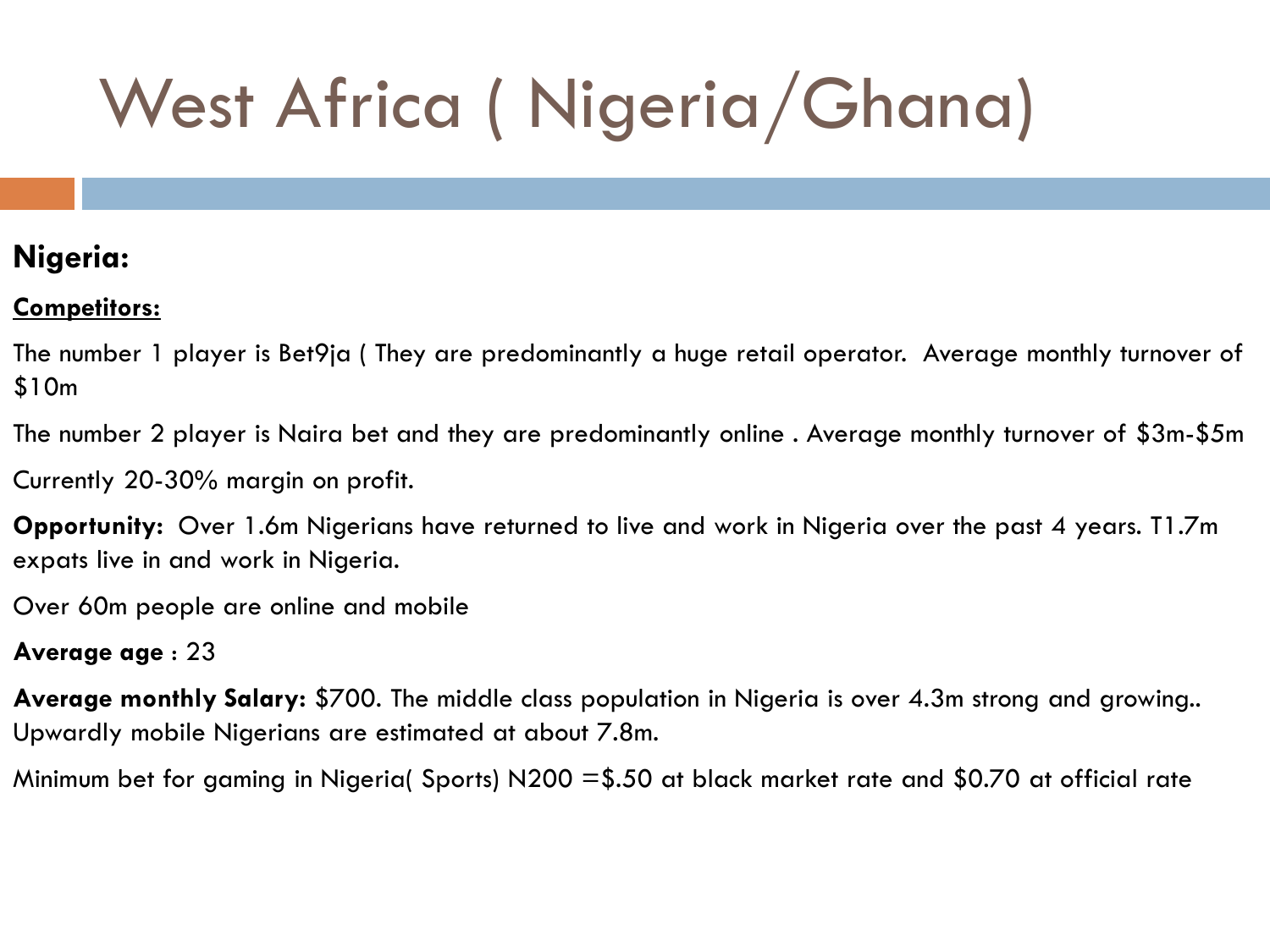#### **Ghana:**

#### **Legal Landscape:**

Ghana Gaming Commission

#### **Population :**

26m

#### **Internet Penetration:**

14% as of 2016

#### **Payment methods:**

Mastercard (number 1 form of payment. Visa( Growing), Also launched the mobile Visa payment solution. Ipay, Paypal. 24% of Ghanaians have mobile wallets.

Minimum bet for gaming Ghana is 5 cedi  $= $1$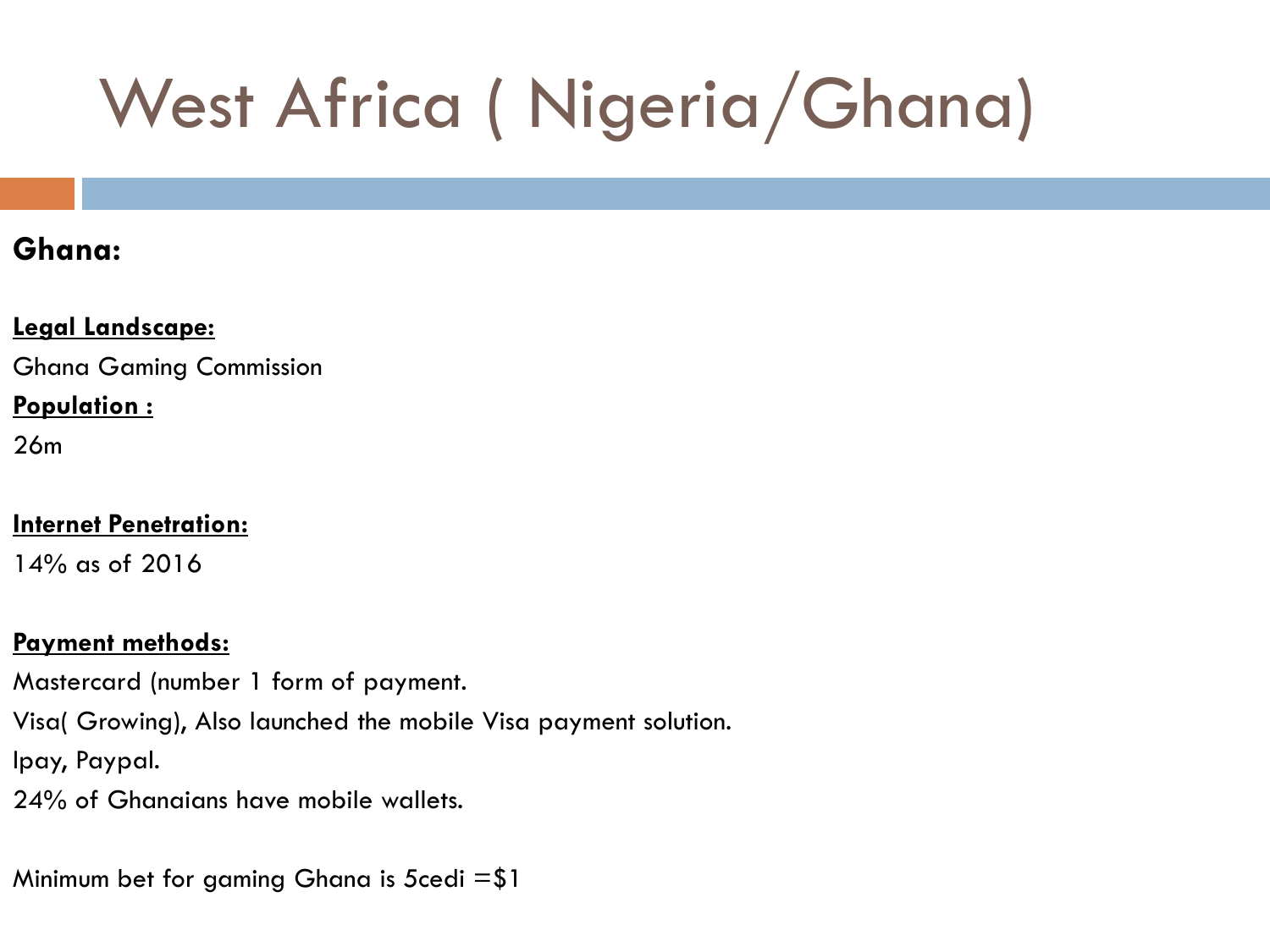#### **Ghana:**

GGC is the gaming commission. Over 440,000 Ghanaians have returned home in the past 5 years. Ghana has the largest congregation of expat community coming into west Africa.

**Operators:** Sports betting is number gaming operation in Ghana. With over 10 sports betting companies online and retail. Average income \$225 for upwardly mobile to middle class. 17% of population fall into that category. Competitors: None for messenger or Insured Lottery.

**Opportunity:** Strong market with stable currency pegged to the dollars. Home to expat community in West Africa and also English speaking as well.

Ghana is known for a bed rock of education and infrastructure development over the past 15 years.

**Average age:** 21

**Gaming revenue:** Top sports betting companies in Ghana make a turnover of \$3.5m per month on average. **Gaming Tax :**17.5% on NGR.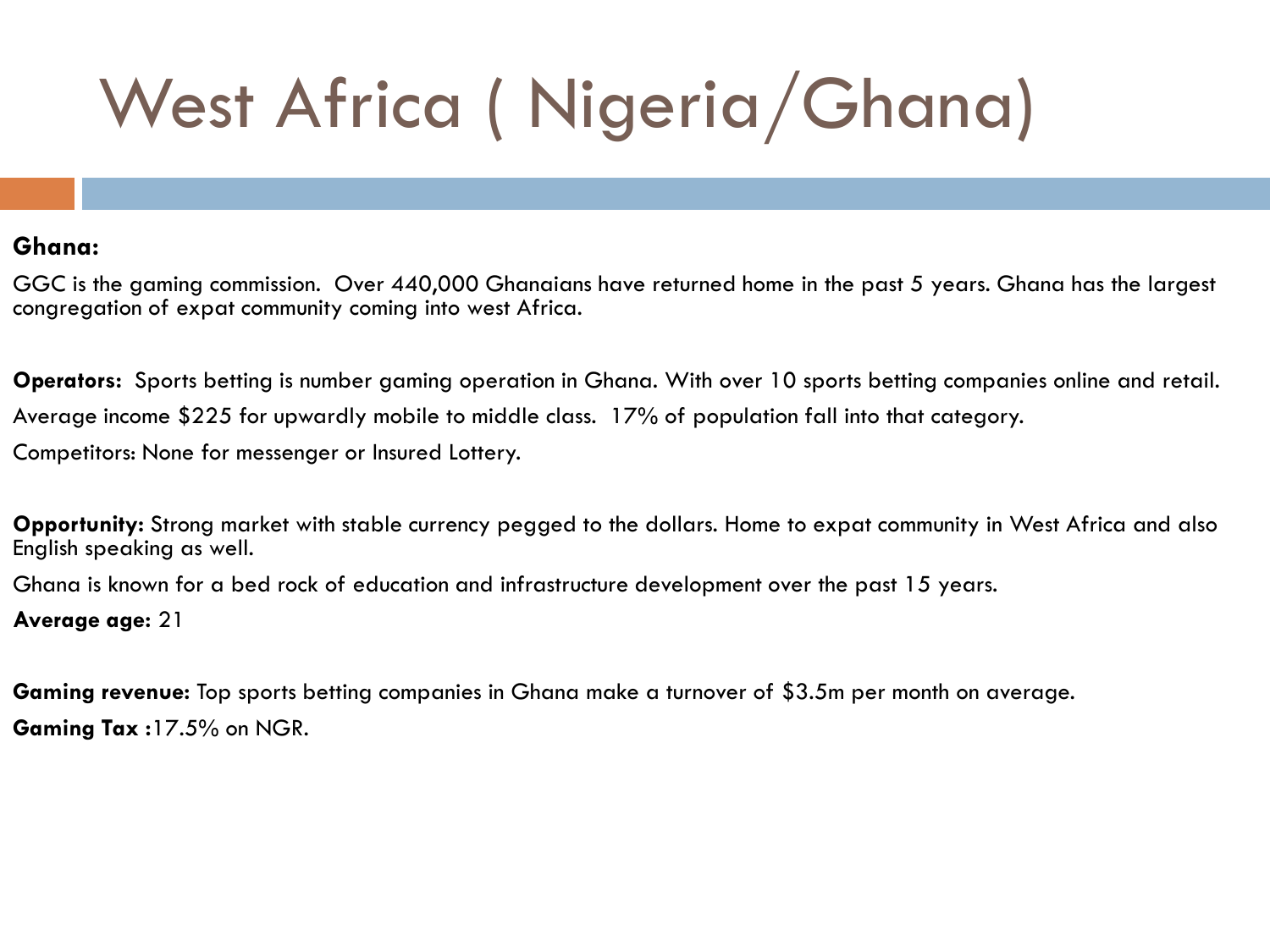# East Africa ( Uganda/Kenya)

#### **Uganda:**

**Gaming Commission in Uganda.** .

**Population :** 

40m

#### **Mobile internet Penetration in Uganda**: 38%

**Mobile Phones( Smart) :** 20m users.

Sports betting is number gaming operation in Uganda. Big international operators present in Uganda.

Betway, Premier bet, Betin, Sportspesa etc. over 15 registered operators in the country.

**Cost** : \$10,000 ( With other associated cost for relationship management etc)

**Average income:** \$157 for upwardly mobile. 15% of population fall into that category.

**Competitors**: over 10 sports betting companies. Major players include Premier bet, Sports pesa, Betin, Betway, Ultimate Bet

**Opportunity:** Strong market with game crazy punters. Very educated market with strong links to the UK and American products. Thriving Chinese and Expat European community.

**Average age:** 18

**Gaming Tax :** 20%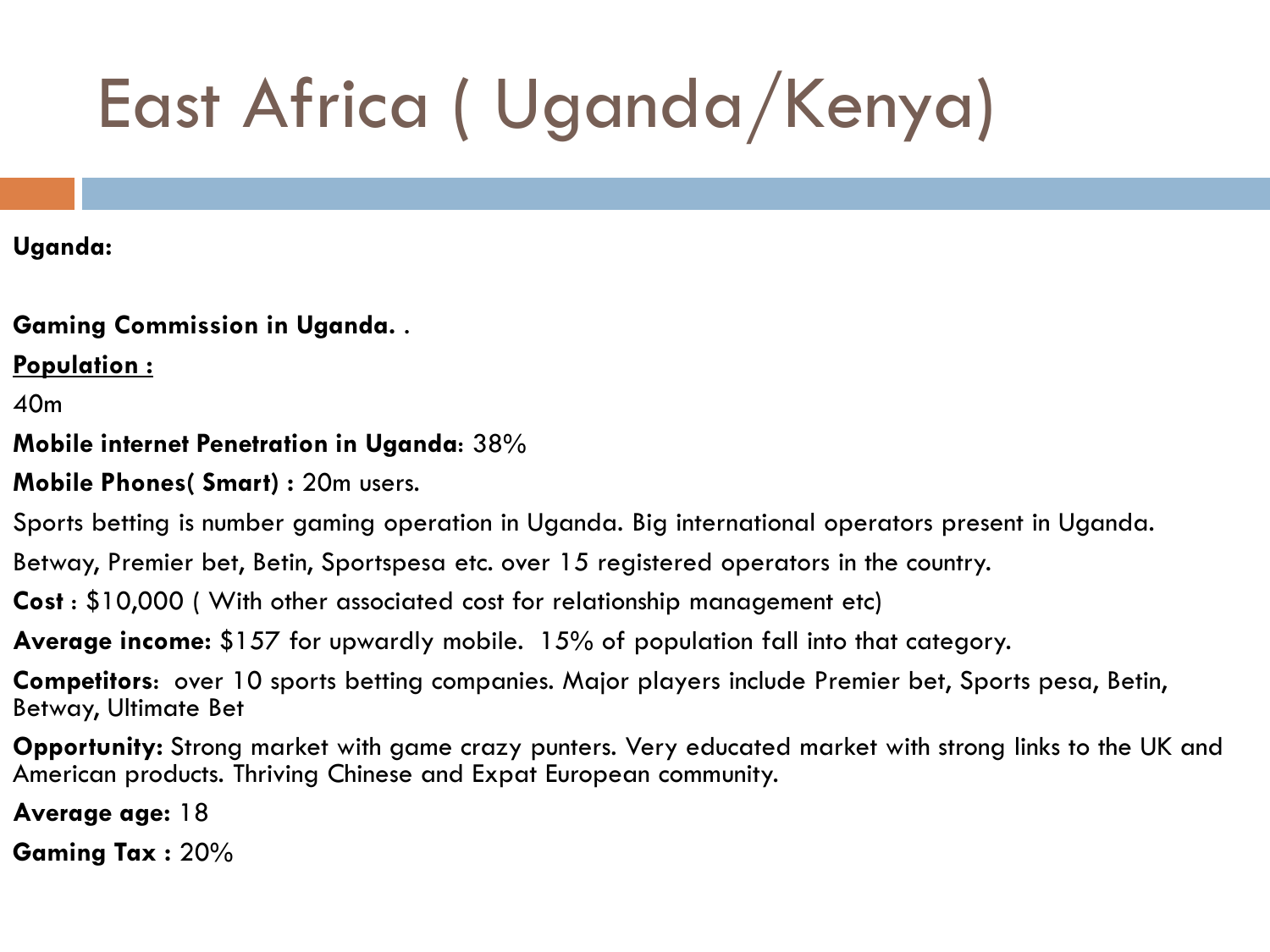## East Africa ( Uganda/Kenya)

### Uganda:

Currently undergoing an overview of gaming laws and taxation. Taxation will increase in 2017 according to the gaming commission.

#### **Payment Solutions:**

Banks(Centenary bank, barclays, UBA, KCB all have Visa and Mastercard for online payment. These are the top banks.

We also have a number of online payment companies locally

Kpesa, Kopokopo,pesapal, jambopay, ipay, instantpay, paypal,

Mainly debit cards but with a growing credit card market as well.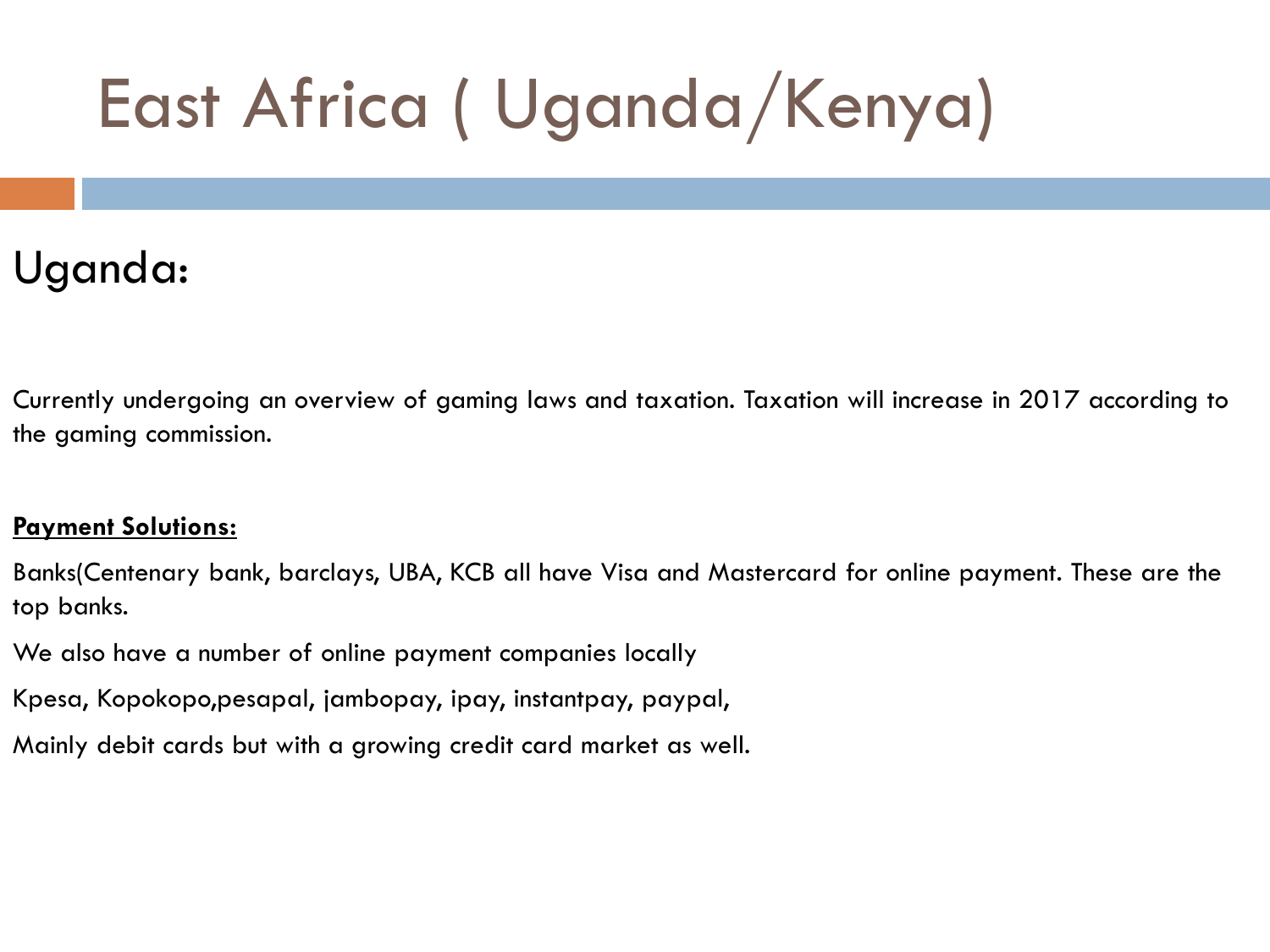## East Africa ( Uganda/Kenya)

### Kenya:

#### **BCLB:**

Licenses issued for sports and lottery operators. Licenses being stopped by December 2016 to review gaming laws.

#### **Average monthly income:**

\$200

**Remark**: Players from Kenya can make deposit on online sites that accept Kenyas using paypal, their Visa and debit Mastercard or Credit card etc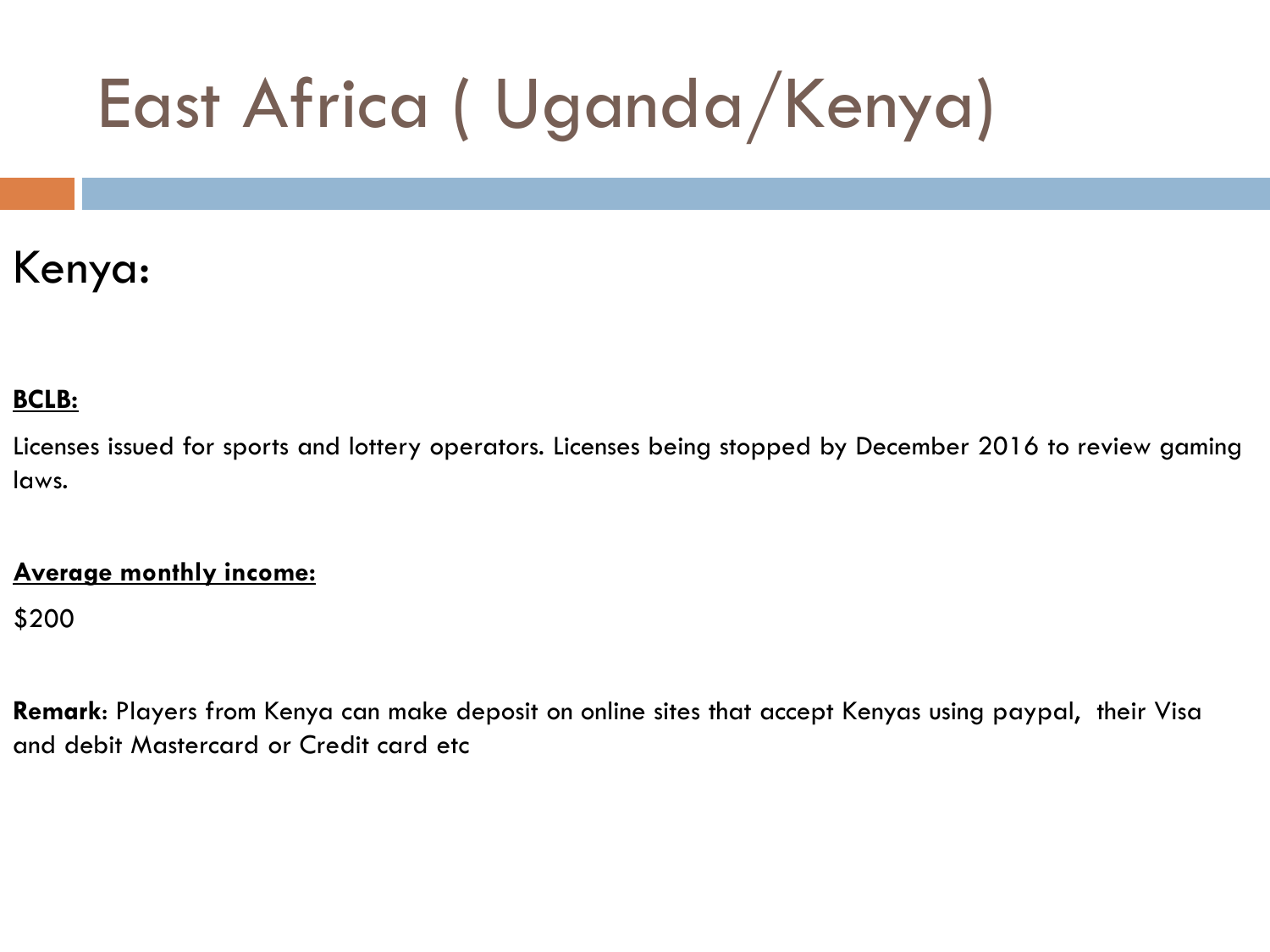Case Study=Kenya

Kenya population is hugely a young population with a median age of 19.3 years.

75% of the population is under 30 years old

Kenya - Median age: total: 19.3 years, male: 19.1 years, female: 19.4 years

28.7 Million Kenyans are using mobile money wallets to pay for good and services.

50% of Kenya GDP is transacted through Mobile Money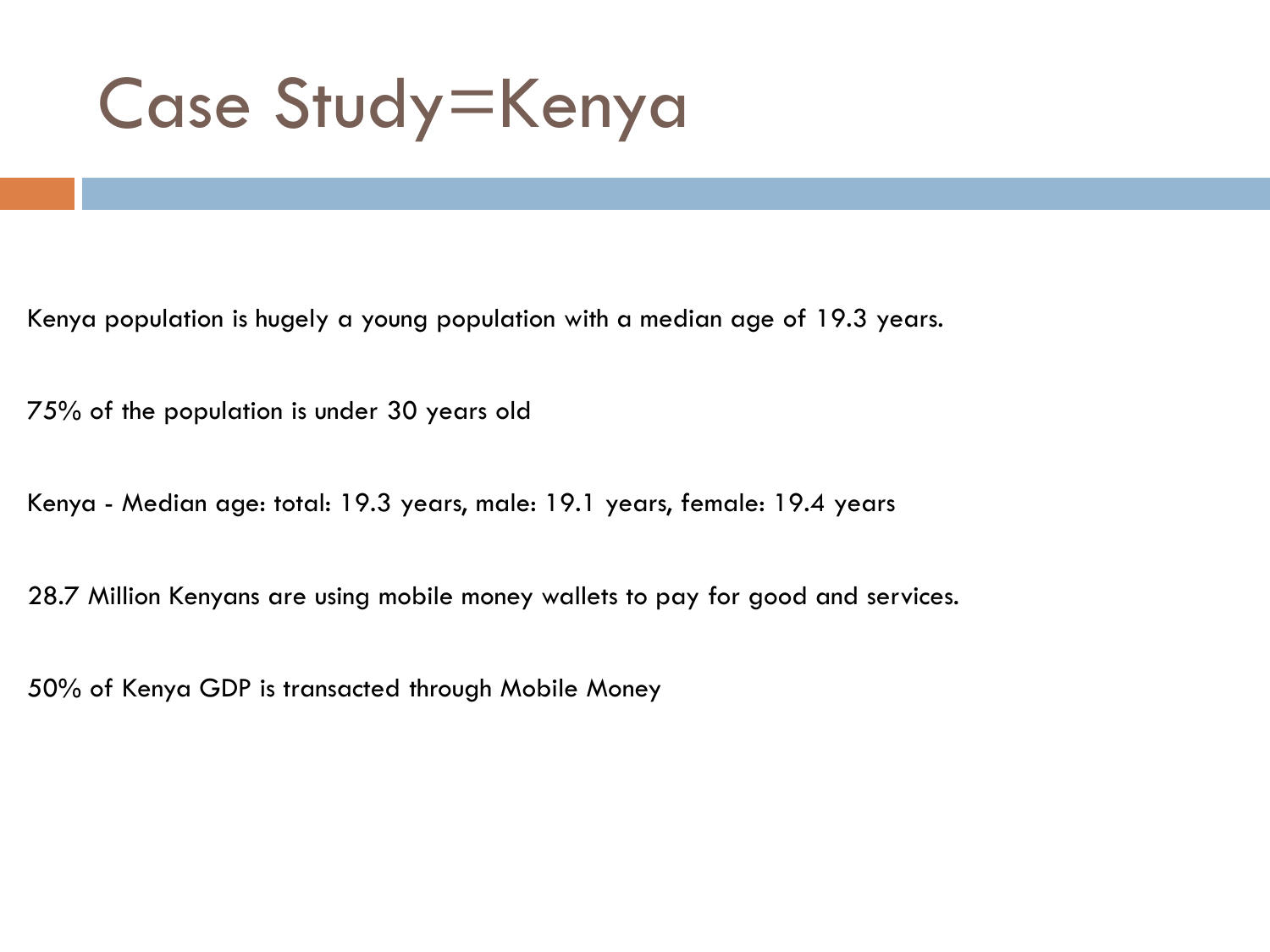### **M-PESA** Telco(Mobile) Penetration in Kenya

- Mobile and internet penetration high in Kenya.
- 88.1% mobile phone penetration.37.8 Million people
- 69.9% Internet penetration
- 31.9 Million people
- The leading mobile money service is transacting about 5 billion shillings (\$50 million) every day
- **MPESA** provider has said publicly that sports betting is driving significant volumes. Strong market for Visa and Mastercard. Mainly debit but growing credit card economy as well. Ability to do online transaction with foreign purchase etc.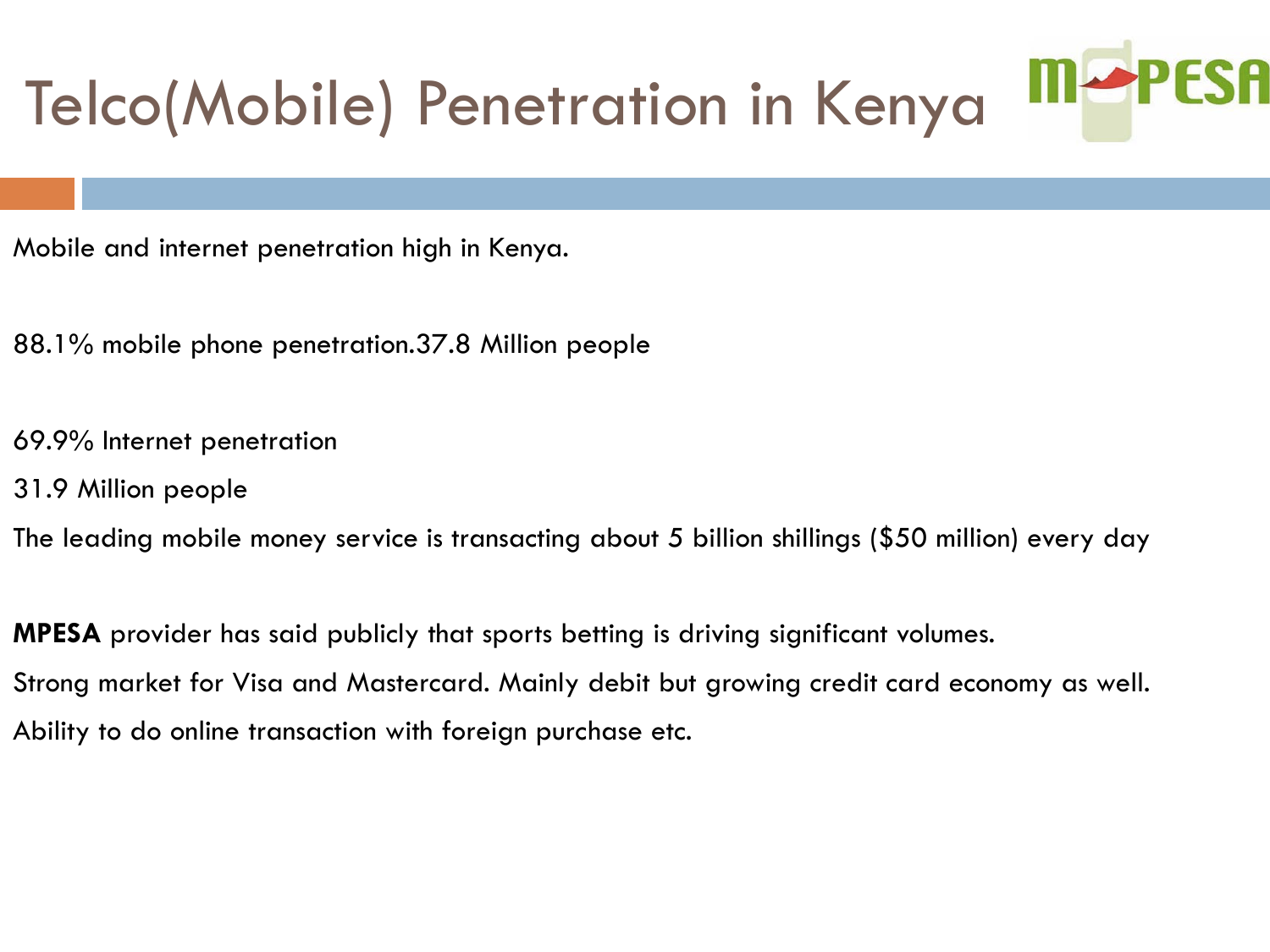### Marketing Spend 2015 /2016 in Kenya